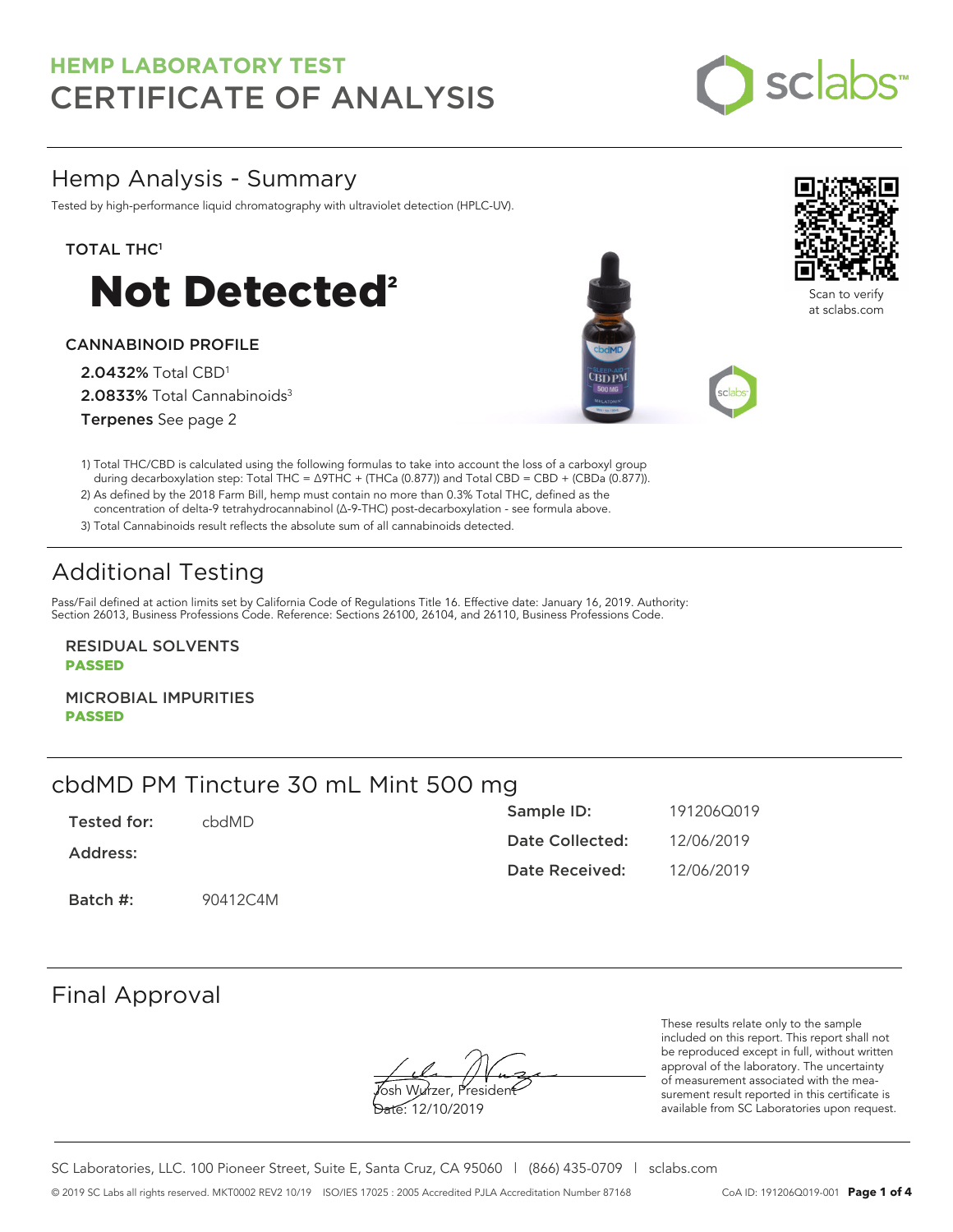

| Sample Name:        | cbdMD PM Tincture 30 mL Mint 500 mg |
|---------------------|-------------------------------------|
| LIMS Sample ID:     | 191206Q019                          |
| Batch #:            | 90412C4M                            |
| Source Metrc ID(s): |                                     |
|                     |                                     |
| Sample Type:        | Other                               |
| Batch Count:        |                                     |
| Sample Count:       |                                     |
| Unit Volume:        | 30 Milliliters per Unit             |
| Serving Mass:       |                                     |
| Density:            | $0.9455$ g/mL                       |

### Moisture Test Results

Moisture

### Cannabinoid Test Results 12/09/2019

Cannabinoid analysis utilizing High Performance Liquid Chromatography (HPLC, QSP 5-4-4-4)

Results (%)

| $(111 - 20)$ , where $-17$   | mg/mL           | %         | LOD / LOQ mg/mL |
|------------------------------|-----------------|-----------|-----------------|
| ∆9THC                        | ND              | ND        | 0.0009 / 0.003  |
| $\triangle$ 8THC             | <b>ND</b>       | <b>ND</b> | 0.0009 / 0.003  |
| <b>THCa</b>                  | <b>ND</b>       | <b>ND</b> | 0.0009 / 0.003  |
| <b>THCV</b>                  | <b>ND</b>       | <b>ND</b> | 0.0004 / 0.001  |
| <b>THCVa</b>                 | <b>ND</b>       | <b>ND</b> | 0.0013 / 0.004  |
| <b>CBD</b>                   | 19.318          | 2.0432    | 0.0009 / 0.003  |
| CBDa                         | <b>ND</b>       | <b>ND</b> | 0.0009 / 0.003  |
| <b>CBDV</b>                  | 0.041           | 0.0043    | 0.0004 / 0.001  |
| <b>CBDVa</b>                 | <b>ND</b>       | <b>ND</b> | 0.0003 / 0.001  |
| <b>CBG</b>                   | 0.246           | 0.0260    | 0.001 / 0.003   |
| CBGa                         | <b>ND</b>       | <b>ND</b> | 0.0008 / 0.002  |
| <b>CBL</b>                   | <b>ND</b>       | <b>ND</b> | 0.0021 / 0.006  |
| <b>CBN</b>                   | 0.093           | 0.0098    | 0.0009 / 0.003  |
| <b>CBC</b>                   | <b>ND</b>       | <b>ND</b> | 0.0011 / 0.003  |
| CBCa                         | <b>ND</b>       | ND        | 0.0015 / 0.005  |
| <b>Sum of Cannabinoids:</b>  | 19.698          | 2.0833    | 590.940 mg/Unit |
| Total THC (Δ9THC+0.877*THCa) | ND.             | <b>ND</b> | <b>ND</b>       |
| Total CBD (CBD+0.877*CBDa)   | 19.318          | 2.0432    | 579.540 mg/Unit |
|                              | Action Limit mg |           |                 |
| ∆9THC per Unit               |                 |           | <b>ND</b>       |

Δ9THC per Unit Δ9THC per Serving

### Batch Photo



SC Laboratories, LLC 100 Pioneer Street, Suite E Santa Cruz, CA 95060 (866) 435-0709 | sclabs.com

| Date Collected: | 12/06/2019 |  |
|-----------------|------------|--|
| Date Received:  | 12/06/2019 |  |
| Tested for:     | cbdMD      |  |
| License #:      |            |  |
| Address:        |            |  |
| Produced by:    |            |  |
| License #:      |            |  |
| Address:        |            |  |
|                 |            |  |
|                 |            |  |

### Terpene Test Results 12/10/2019

Terpene analysis utilizing Gas Chromatography - Flame Ionization Detection (GC - FID)

|                                     | mg/g      | %         | LOD / LOQ mg/g |
|-------------------------------------|-----------|-----------|----------------|
| <b>2</b> Pinene                     | <b>ND</b> | <b>ND</b> | 0.022 / 0.067  |
| Camphene                            | <b>ND</b> | <b>ND</b> | 0.027 / 0.08   |
| Sabinene                            | <b>ND</b> | <b>ND</b> | 0.027 / 0.082  |
| <b>2</b> Pinene                     | <b>ND</b> | <b>ND</b> | 0.027 / 0.081  |
| Myrcene                             | <b>ND</b> | <b>ND</b> | 0.027 / 0.082  |
| <sup>2</sup> Phellandrene           | <b>ND</b> | <b>ND</b> | 0.037 / 0.111  |
| 3 Carene                            | <b>ND</b> | <b>ND</b> | 0.029 / 0.087  |
| <b>7</b> Terpinene                  | <b>ND</b> | <b>ND</b> | 0.03 / 0.09    |
| Limonene                            | 0.533     | 0.0533    | 0.013 / 0.039  |
| Eucalyptol                          | <b>ND</b> | <b>ND</b> | 0.021 / 0.063  |
| Ocimene                             | <b>ND</b> | <b>ND</b> | 0.028 / 0.085  |
| <b>7</b> Terpinene                  | <b>ND</b> | <b>ND</b> | 0.03 / 0.09    |
| Sabinene Hydrate                    | <b>ND</b> | <b>ND</b> | 0.018 / 0.054  |
| Fenchone                            | <b>ND</b> | <b>ND</b> | 0.03 / 0.092   |
| Terpinolene                         | <b>ND</b> | <b>ND</b> | 0.022 / 0.067  |
| Linalool                            | <b>ND</b> | <b>ND</b> | 0.019 / 0.058  |
| Fenchol                             | <b>ND</b> | <b>ND</b> | 0.023 / 0.069  |
| (-)-Isopulegol                      | <b>ND</b> | <b>ND</b> | 0.013 / 0.04   |
| Camphor                             | <b>ND</b> | <b>ND</b> | 0.054 / 0.163  |
| Isoborneol                          | <b>ND</b> | <b>ND</b> | 0.033 / 0.101  |
| Borneol                             | <b>ND</b> | <b>ND</b> | 0.048 / 0.146  |
| Menthol                             | <b>ND</b> | <b>ND</b> | 0.022 / 0.067  |
| Terpineol                           | <b>ND</b> | <b>ND</b> | 0.022 / 0.068  |
| Nerol                               | <b>ND</b> | <b>ND</b> | 0.023 / 0.068  |
| R-(+)-Pulegone                      | <b>ND</b> | <b>ND</b> | 0.022 / 0.068  |
| Geraniol                            | <b>ND</b> | <b>ND</b> | 0.017 / 0.05   |
| Geranyl Acetate                     | <b>ND</b> | <b>ND</b> | 0.016 / 0.048  |
| <b>7 Cedrene</b>                    | <b>ND</b> | <b>ND</b> | 0.017 / 0.051  |
| <b>2 Caryophyllene</b>              | <b>ND</b> | <b>ND</b> | 0.018 / 0.054  |
| <b>7 Humulene</b>                   | <b>ND</b> | <b>ND</b> | 0.013 / 0.038  |
| Valencene                           | <b>ND</b> | <b>ND</b> | 0.008 / 0.023  |
| Nerolidol                           | <b>ND</b> | <b>ND</b> | 0.035 / 0.106  |
| Caryophyllene Oxide                 | <b>ND</b> | <b>ND</b> | 0.028 / 0.084  |
| Guaiol                              | <b>ND</b> | <b>ND</b> | 0.022 / 0.066  |
| Cedrol                              | <b>ND</b> | <b>ND</b> | 0.029 / 0.086  |
| <b>7</b> Bisabolol                  | <b>ND</b> | <b>ND</b> | 0.017 / 0.051  |
| <b>Total Terpene Concentration:</b> | 0.533     | 0.0533    |                |

### Sample Certification

California Code of Regulations Title 16 Effect Date January 16, 2019<br>Authority: Section 26013, Business and Professions Code.<br>Reference: Sections 26100, 26104 and 26110, Business and Professions Code.



Josh Wurzer, President Date: 12/10/2019

© 2019 SC Labs all rights reserved. MKT0002 REV2 10/19 ISO/IES 17025 : 2005 Accredited PJLA Accreditation Number 87168 CoA ID: 191206Q019-001 **Page 2 of 4**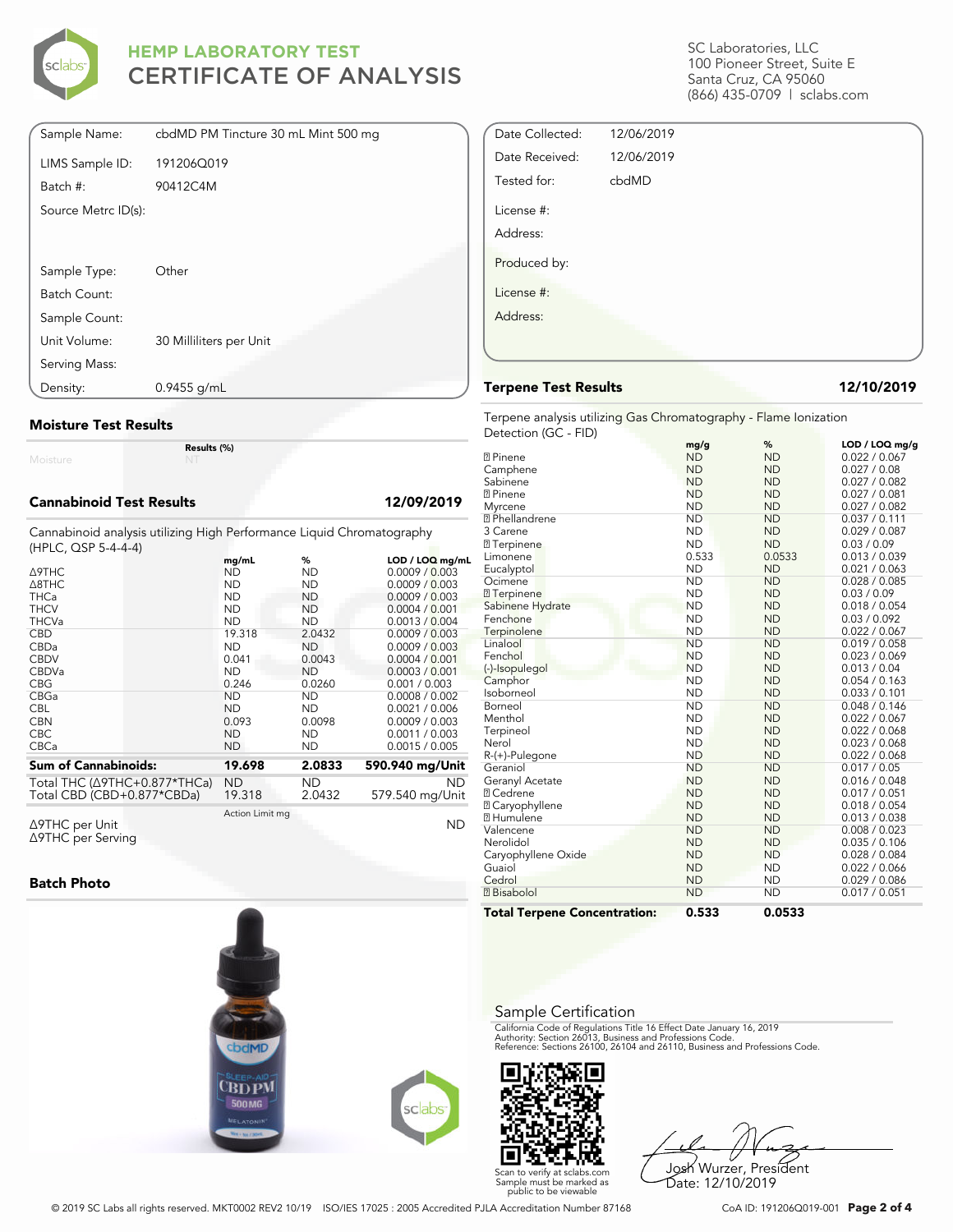

| Sample Name:        | cbdMD PM Tincture 30 mL Mint 500 mg |
|---------------------|-------------------------------------|
|                     |                                     |
| LIMS Sample ID:     | 191206Q019                          |
| Batch #:            | 90412C4M                            |
| Source Metrc ID(s): |                                     |
|                     |                                     |
|                     |                                     |
| Sample Type:        | Other                               |
| Batch Count:        |                                     |
| Sample Count:       |                                     |
| Unit Volume:        | 30 Milliliters per Unit             |
| Serving Mass:       |                                     |
| Density:            | $0.9455$ g/mL                       |

### Pesticide Test Results

| Pesticide, Fungicide and plant growth regulator analysis utilizing |                |                   |                |
|--------------------------------------------------------------------|----------------|-------------------|----------------|
| HPLC-Mass Spectrometry and GC-Mass Spectrometry                    |                |                   |                |
|                                                                    | Results (µg/g) | Action Limit µg/g | LOD / LOQ µg/g |
| Abamectin                                                          | NT             |                   |                |
| Acephate                                                           | NT             |                   |                |
| Acequinocyl                                                        | NT             |                   |                |
| Acetamiprid                                                        | NT             |                   |                |
| Azoxystrobin                                                       | NT             |                   |                |
| <b>Bifenazate</b>                                                  | NT             |                   |                |
| <b>Bifenthrin</b>                                                  | NT             |                   |                |
| <b>Boscalid</b>                                                    | NT             |                   |                |
| Captan                                                             | NT             |                   |                |
| Carbaryl                                                           | NT             |                   |                |
| Chlorantraniliprole                                                | NT             |                   |                |
| Clofentezine                                                       | NT             |                   |                |
| Cyfluthrin                                                         | NT             |                   |                |
| Cypermethrin                                                       | NT             |                   |                |
| Diazinon                                                           | NT             |                   |                |
| Dimethomorph                                                       | NT             |                   |                |
| Etoxazole                                                          | NT             |                   |                |
| Fenhexamid                                                         | NT             |                   |                |
| Fenpyroximate                                                      | NT             |                   |                |
| Flonicamid                                                         | NT             |                   |                |
| Fludioxonil                                                        | NT             |                   |                |
| Hexythiazox                                                        | NT             |                   |                |
| Imidacloprid                                                       | NT             |                   |                |
| Kresoxim-methyl                                                    | NT             |                   |                |
| Malathion                                                          | NT             |                   |                |
| Metalaxyl                                                          | NT             |                   |                |
| Methomyl                                                           | NT             |                   |                |
| Myclobutanil                                                       | NT             |                   |                |
| Naled                                                              | NT             |                   |                |
| Oxamyl                                                             | NT             |                   |                |
| Pentachloronitrobenzene                                            | NT             |                   |                |
| Permethrin                                                         | NT             |                   |                |
| Phosmet                                                            | NT             |                   |                |
| Piperonylbutoxide                                                  | NT             |                   |                |
| Prallethrin                                                        | NT             |                   |                |
| Propiconazole                                                      | NT             |                   |                |
| Pyrethrins                                                         | NT             |                   |                |
| Pyridaben                                                          | NT             |                   |                |
| Spinetoram                                                         | NT             |                   |                |
| Spinosad                                                           | NT             |                   |                |
| Spiromesiten                                                       | NT             |                   |                |
| Spirotetramat                                                      | NT             |                   |                |
| Tebuconazole                                                       | NT             |                   |                |
| Thiamethoxam                                                       | NT             |                   |                |
| Trifloxystrobin                                                    | NT             |                   |                |

SC Laboratories, LLC 100 Pioneer Street, Suite E Santa Cruz, CA 95060 (866) 435-0709 | sclabs.com

| Date Collected: | 12/06/2019 |  |
|-----------------|------------|--|
| Date Received:  | 12/06/2019 |  |
| Tested for:     | cbdMD      |  |
| License #:      |            |  |
| Address:        |            |  |
| Produced by:    |            |  |
| License #:      |            |  |
| Address:        |            |  |
|                 |            |  |

### Pesticide Test Results

| Pesticide, Fungicide and plant growth regulator analysis utilizing<br>HPLC-Mass Spectrometry and GC-Mass Spectrometry |                     |                   |                     |  |
|-----------------------------------------------------------------------------------------------------------------------|---------------------|-------------------|---------------------|--|
|                                                                                                                       | Results $(\mu g/g)$ | Action Limit µg/g | $LOD / LOQ \mu g/g$ |  |
| Aldicarb                                                                                                              |                     |                   |                     |  |
| Carbofuran                                                                                                            | NT                  |                   |                     |  |
| Chlordane                                                                                                             | NT                  |                   |                     |  |
| Chlorfenapyr                                                                                                          | NT                  |                   |                     |  |
| Chlorpyrifos                                                                                                          | NT                  |                   |                     |  |
| Coumaphos                                                                                                             | NT                  |                   |                     |  |
| Daminozide                                                                                                            | NT                  |                   |                     |  |
| <b>DDVP</b> (Dichlorvos)                                                                                              | NT                  |                   |                     |  |
| Dimethoate                                                                                                            | NT                  |                   |                     |  |
| Ethoprop(hos)                                                                                                         | NT                  |                   |                     |  |
| Etofenprox                                                                                                            | NT                  |                   |                     |  |
| Fenoxycarb                                                                                                            | NT                  |                   |                     |  |
| Fipronil                                                                                                              | NT                  |                   |                     |  |
| Imazalil                                                                                                              | NT                  |                   |                     |  |
| Methiocarb                                                                                                            | NT                  |                   |                     |  |
| Methyl parathion                                                                                                      | NT                  |                   |                     |  |
| Mevinphos                                                                                                             | NT                  |                   |                     |  |
| Paclobutrazol                                                                                                         | NT                  |                   |                     |  |
| Propoxur                                                                                                              | NT                  |                   |                     |  |
| Spiroxamine                                                                                                           | NT                  |                   |                     |  |
| Thiacloprid                                                                                                           | NT                  |                   |                     |  |

### Mycotoxin Test Results

| Mycotoxin analysis utilizing HPLC-Mass Spectrometry |    | Results (µq/kq) Action Limit µq/kq | LOD / LOQ µq/kq |
|-----------------------------------------------------|----|------------------------------------|-----------------|
| Aflatoxin B1, B2, G1, G2<br>Ochratoxin A            | NT |                                    |                 |

Sample Certification

California Code of Regulations Title 16 Effect Date January 16, 2019<br>Authority: Section 26013, Business and Professions Code.<br>Reference: Sections 26100, 26104 and 26110, Business and Professions Code.



Josh Wurzer, President Date: 12/10/2019

© 2019 SC Labs all rights reserved. MKT0002 REV2 10/19 ISO/IES 17025 : 2005 Accredited PJLA Accreditation Number 87168 CoA ID: 191206Q019-001 **Page 3 of 4**